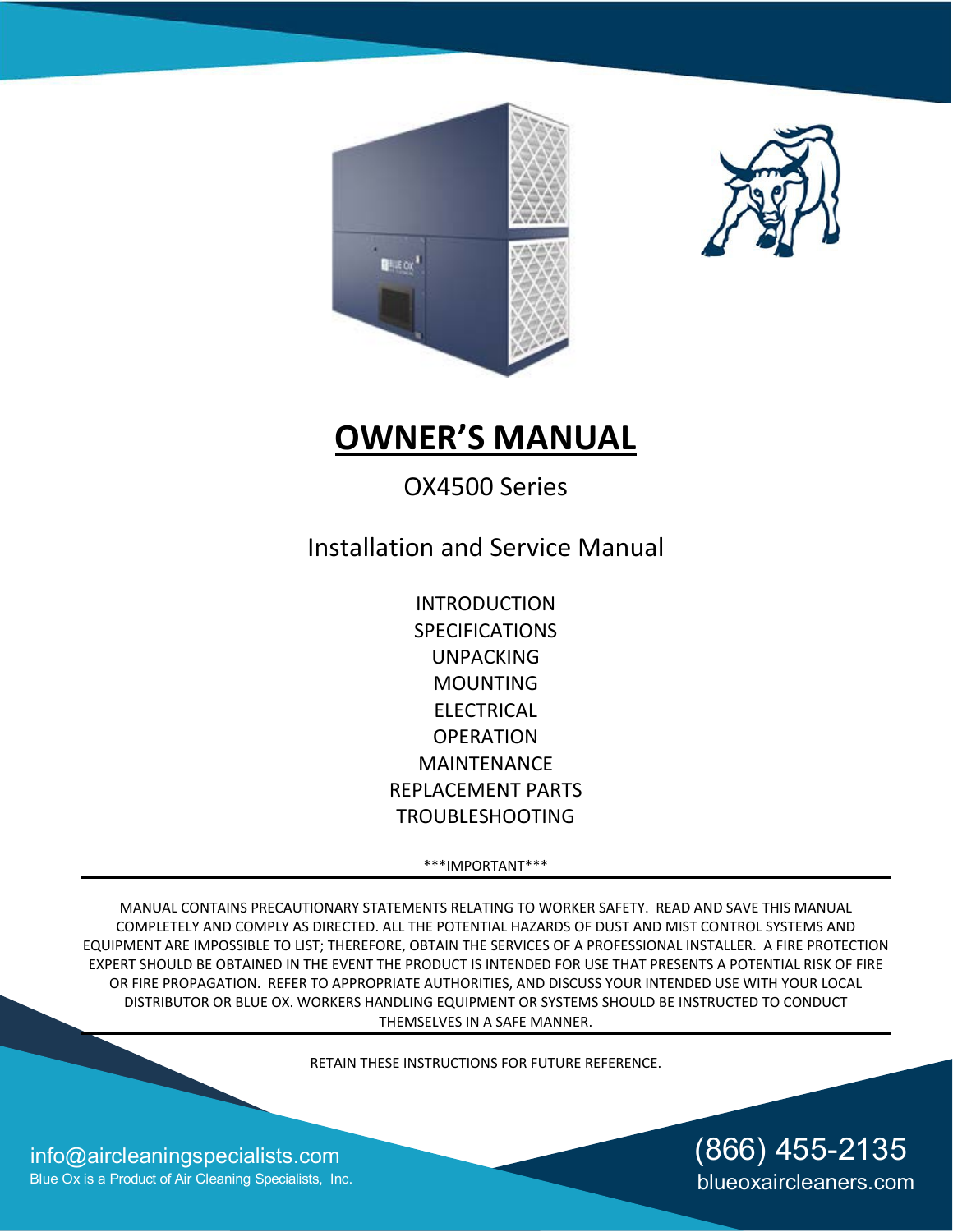### SPECIFICATIONS OF THE BLUE OX4500

| Cabinet                          | 16 GA Cold-rolled Steel                                                                                                                                                                                                                                                                                                                                                   |  |  |
|----------------------------------|---------------------------------------------------------------------------------------------------------------------------------------------------------------------------------------------------------------------------------------------------------------------------------------------------------------------------------------------------------------------------|--|--|
| Finish                           | "Circuit Blue" Polyester Powder Coating (Brown and black available)                                                                                                                                                                                                                                                                                                       |  |  |
| Power                            | 3 H.P. - 230/460 Volt 8.6/4.3 AMPS Max<br>3 Phase<br>@ 2000 Watts                                                                                                                                                                                                                                                                                                         |  |  |
| Capacity                         | Max 4500 CFM                                                                                                                                                                                                                                                                                                                                                              |  |  |
| Motor                            | 3 H.P. TEFCBB Belt Driven @74 dBA.                                                                                                                                                                                                                                                                                                                                        |  |  |
| Speed                            | Single Speed                                                                                                                                                                                                                                                                                                                                                              |  |  |
| <b>Blower</b>                    | <b>Centrifugal Forward Curve</b>                                                                                                                                                                                                                                                                                                                                          |  |  |
| Grille                           | Four way individually adjustable blades                                                                                                                                                                                                                                                                                                                                   |  |  |
| <b>Bag Filter</b><br><b>Size</b> | 24 x 24 x 22" 8 pocket bag                                                                                                                                                                                                                                                                                                                                                |  |  |
| Pre-filter                       | Standard 24" X 24" X 4" Pleated<br>Optional 24" X 24" X 4" Washable aluminum pre-filter                                                                                                                                                                                                                                                                                   |  |  |
| Options                          | Silencer - Reduces noise by 6-8 Dbs. With Upgraded Louver<br>Silencer - Reduces noise by 10-12 Dbs. With Non-Directional Grill<br>Magnehelic Pressure Gage (shows when to change filters)<br>Strut Channel - 28", 52" or 76" Strut Channel, Depending on Model.<br>Touch Up Paint - "Circuit Blue" Paint Spray Can<br>Drain Plug - Oil / Mist Drain via Hose Barb Fitting |  |  |
| Warranty                         | Three years on all parts, does not include filters                                                                                                                                                                                                                                                                                                                        |  |  |

| <b>Model</b>  | <b>Dimensions</b>    | <b>Shipping Weight</b> | <b>Hanging Weight</b> |
|---------------|----------------------|------------------------|-----------------------|
| OX4500-1x2    | 72"L x 24"W x 50" H  | 385 lbs.               | 360 lbs.              |
| OX4500-1x2-WA | 108"L x 24"W x 52" H | 590 lbs.               | 560 lbs.              |
| OX4500-1x3    | 72"L x 24"W x 74" H  | 490 lbs.               | 455 lbs.              |
| OX4500-1x3-WA | 108 L x 24"W x 76" H | 675 lbs.               | 650 lbs.              |
| OX4500-2x1    | 72"L x 48"W x 26" H  | 435 lbs.               | 400 lbs.              |
| OX4500-2x2    | 72" L x 48"W x 50" H | 630 lbs.               | 600 lbs.              |
| OX4500-2x3    | 72"L x 48"W x 74" H  | 830 lbs.               | 790 lbs.              |
| OX4500-3x1    | 72"L x 72"W x 26" H  | 585 lbs.               | 550 lbs.              |

Dimensions / Weight

[info@aircleaningspecialists.com](mailto:info@aircleaningspecialists.com) Blue Ox is a Product of Air Cleaning Specialists, Inc.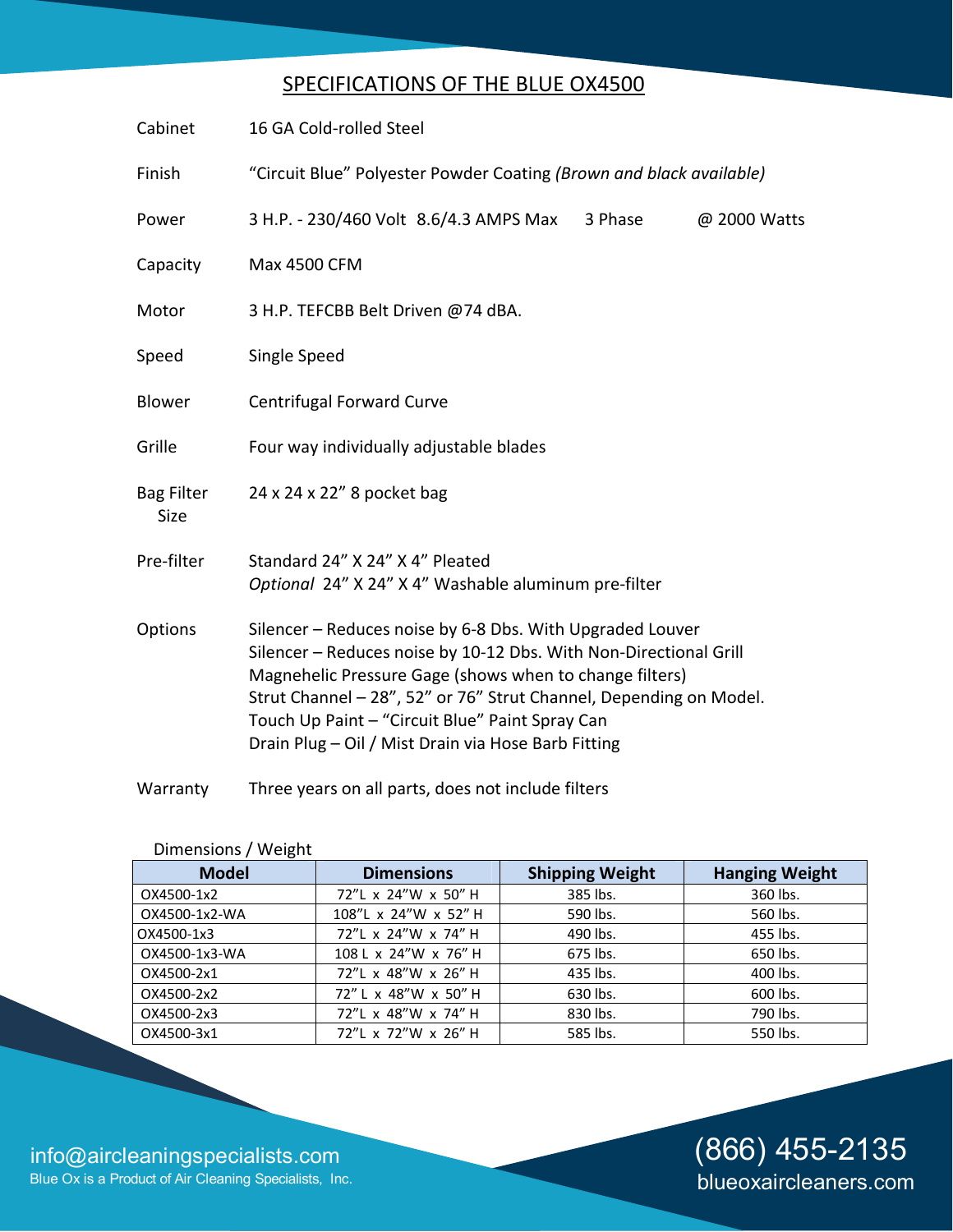### SAFETY RULES

Follow all electrical and safety codes as well as the National Electrical Code (NEC), National Fire Protection Association (NFPA), and the Occupational Safety and Health Act (OSHA). Only qualified personnel should perform all electrical connections and wiring.

National Fire Protection Association (NFPA) standards require specific duct design and dust collector configuration when collecting potentially reactive metal dusts, such as aluminum, magnesium, and other materials. NFPA also covers other dusts such as grain and plastics, etc. A guideline for determining the precautions to be taken can be found in NFPA 497. Other NFPA standards may apply to your specific application. Consult current NFPA standards, available for NFPA, 1 Batterymarch Park, Quincy, MA, 02269, 800-344-3555, for applicable safeguards which may be required for the Installation, Operation, and Service of this product.

Additional references are the Uniform Building Code and the Uniform Mechanical Code.

#### WARNING

- 1. Avoid mixing combustible materials such as (but not limited to) buffing lint, paper / wood dust, aluminum or magnesium with dust generated from the grinding of ferrous materials. This creates a potential for fire due to the mixing of sparks and combustible materials.
- 2. Under no conditions should the machine operator be allowed to put lit cigarettes or any burning object into this or any dust/mist control system.
- 3. Installation of this unit in applications where there is a chance for heated and/or flammable materials to enter the unit should be evaluated to determine if a fire protection/extinguishing system should be installed. Federal, state or local codes, a required by organizations such as NFPA and Factory Mutual Insurance or your insurance carrier may require such a system. Air Cleaning Specialists, Inc. can offer basic guidelines for such an installation; however, **final installation design is the responsibility of the filtration unit** Owner/User.
- 4. Explosion relief vents are required on some applications. Consult with an insurance underwriter or an NFPA manual to determine proper vent size ratio. Dust or mist collectors must be located outdoors unless otherwise indicated by NFPA standards. Dust and mist collectors DO [NOT CONTAIN EXPLOSION](mailto:info@aircleaningspecialists.com) RELIEF VENTS as shipped from the factory and must be field installed per NFPA standards.

#### ALWAYS USE BLUE OX REPLACEMENT FILTERS & PARTS TO MAINTAIN WARRANTY. TO ORDER REPLACEMENT PARTS CALL 866-455-2135 OR EMAIL info@aircleaningspecialists.com.

#### BLUE OX LIMITED WARRANTY

Air Cleaning Specialists, Inc. warrants all products sold, only to purchasers for use in business or for resale, against defects in workmanship or materials under normal use for three years after date of purchase from Air Cleaning Specialists, Inc. This three year warranty does include standard warranties from purchased parts such as blowers, motors, valves, etc. All purchased items will fall under the manufacturers' standard warranty. Any part which is determined to be defective in material or workmanship and returned to Air Cleaning Specialists, Inc. or authorized service facility, as Air Cleaning Specialists, Inc. designates, shipping cost prepaid, will be, as the exclusive remedy, repaired or replaced, at Air Cleaning Specialists, Inc. option. Any liability for consequential and incidental damage is expressly disclaimed. Air Cleaning Specialists, Inc. liability, in all events, is limited to and shall not exceed, the purchase price paid. Title and risk of loss pass to buyer on delivery to the common carrier. If product is damaged in transit, recipient must file claim with carrier. Air Cleaning Specialists, Inc. will make a good faith effort for prompt correction or other adjustments with respect to any product that proves to be defective within the warranty period.

DISCLAIMER

(866) 455-2135 blueoxaircleaners.com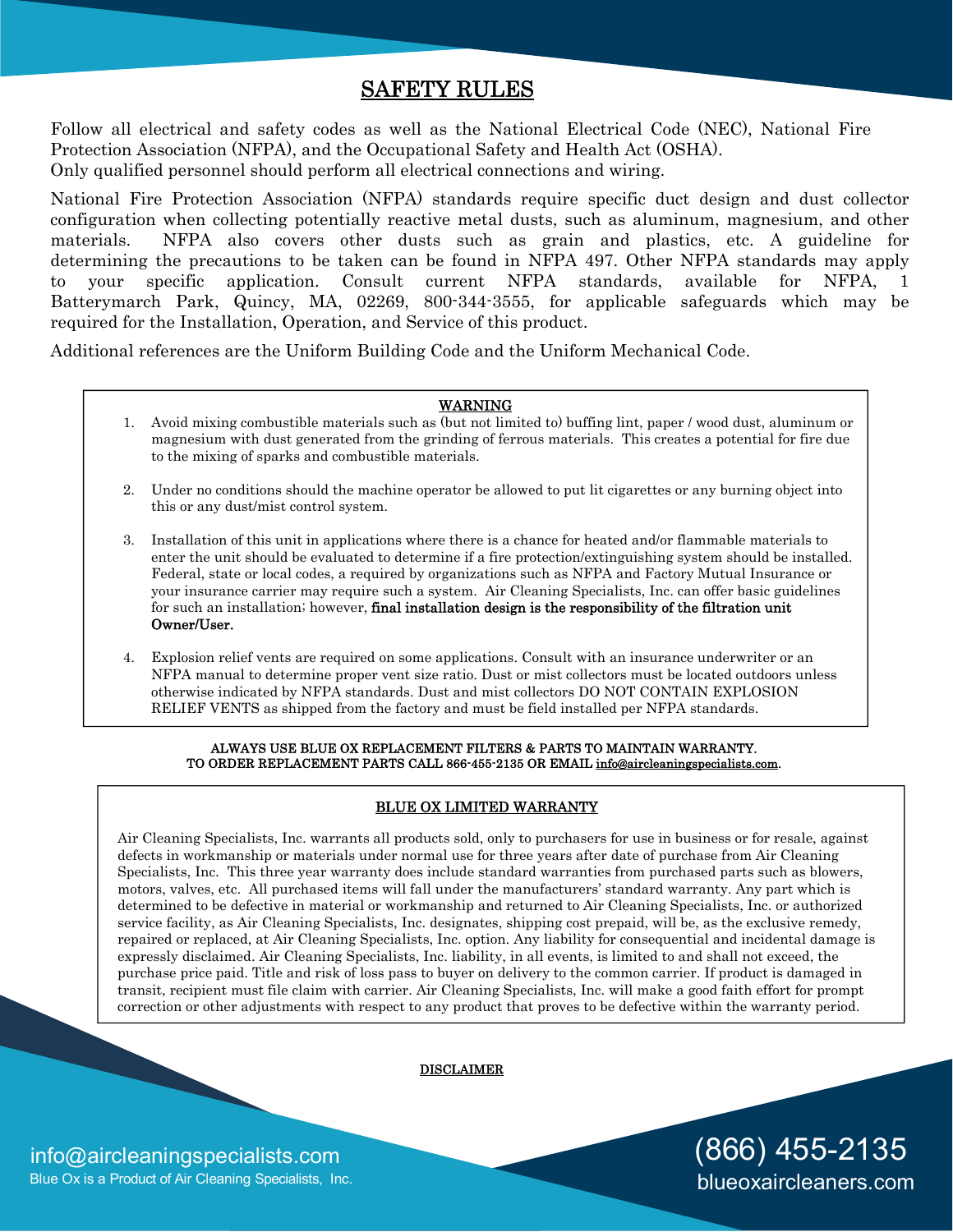Although instructions and recommendations are included for installation or your mist or dust collector equipment, the manufacturer does not assume responsibility for the installation of this equipment nor shall be held liable for direct or consequential damages resulting from improper methods, structural failure or inadequate supports.

#### SAFETY

READ AND SAVE THIS MANUAL COMPLETELY AND COMPLY AS DIRECTED. THIS MANUAL CONTAINS PRECAUTIONARY STATEMENTS RELATING TO WORKER SAFETY. WORKERS HANDLING EQUIPMENT OR SYSTEMS SHOULD BE INSTRUCTED TO CONDUCT THEMSELVES IN A SAFE MANNER. ALL THE POTENTIAL HAZARD OF DUST AND MIST CONTROL SYSTEMS AND EQUIPMENT ARE IMPOSSIBLE TO LIST. THEREFORE, OBTAIN THE SERVICES OF A PROFESSIONAL INSTALLER. A FIRE PROTECTION EXPERT SHOULD BE OBTAINED IN THE EVENT THE PRODUCT IN INTENDED FOR USES, WHICH PRESENT A POTENTIAL RISK OF FIRE OR FIRE PROPOGATION. REFER TO APPROPRIATE AUTHORITIES, AND DISCUSS YOUR INTENDED USE WITH AIR CLEANING SPECIALISTS, INC.

#### Initial Inspection

If your new BLUE OX units were shipped in by truck you should inspect the carton for damages or possible shortages. If there are any signs of possible shipping damages, unpack the units and make a note of the shortage or damage on the freight bill before signing it. If the carton is opened at a later time and there is damage to the unit, you should file a concealed damage claim with the delivery carrier. They are responsible for any damages in shipment or shortages that were actually shipped.

#### Installing Your New BLUE OX Units

All installations must meet all electrical or mechanical building codes that may apply in your particular area. If there are no local requirements, you should follow the National requirements. If the optional Drain Plug was installed in your unit, you can connect an appropriate 3/8" I.D. rubber hose for oil/mist routing.

All chains, hooks, bolts or other items used in the installation must be at least strong enough to support FOUR times the Hanging Weight of each unit. Unit weights are shown above in the Dimension/Weight chart.

### Methods for Mounting your OX4500 unit

There are many different ways to install your units. The most common method of installing the units is to support them from the ceiling structure with four chains. Strut channel is then placed underneath the Blue OX Unit and then hung with appropriate steel chains and Q-Links.

Some units can qualify for Eye-Bolt mounting, which utilized top side mounted eye bolts for simple installations. Some unit weights exceed safe hang weights for the eye-bolts; please consult our experts to find the best mounting options for your unit.

The top end of the chains must be secured to the ceiling structure in a safe and acceptable manner and should be able to support FOUR (4) times the weight of the unit. Unistrut or equal may be utilized.

The next page includes sketches indicating possible methods of mounting your OX4500 cabinets. Please ensure all installations are secure and meet all local, state, and federal codes. Be sure your unit is connected to the proper voltage and is protected by correct size fuses or breakers.

> (866) 455-2135 blueoxaircleaners.com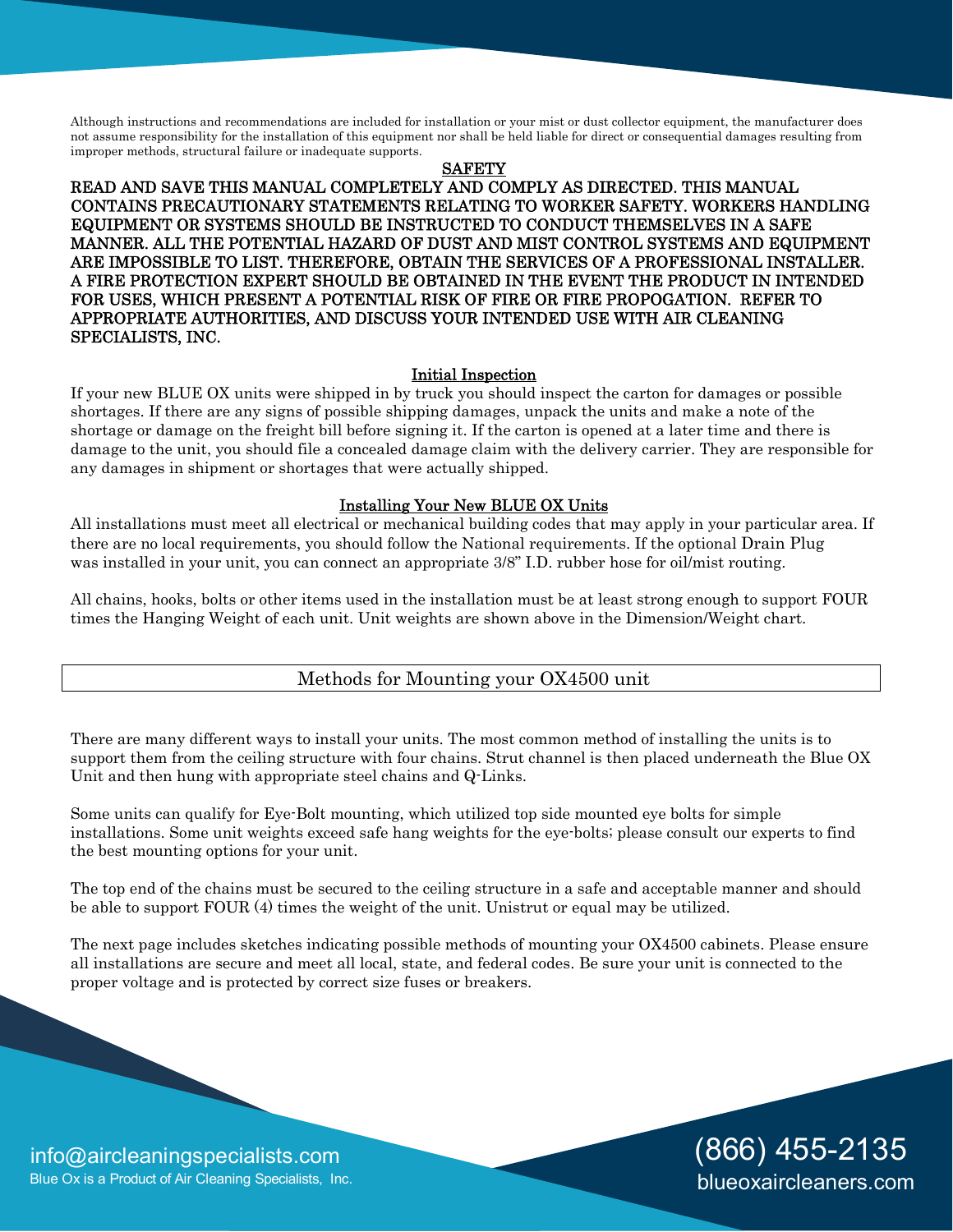# OX4500 Installation, Mounting Options

## Mounting Strut Channel

Due to the Multi-Unit weights and dimensions, we advise to only hang these units with underneath strut support, with chain, and eye-bolts, mounted to the ceiling.

The drawing below shows the most common method to hang these units.

All hardware should be able to support 4 (4) times the weight of the unit.



Strut Channel Installed to Ceiling Truss

Please note that other methods are possible, but not offered, supplied, or specified by Air Cleaning Specialists Inc. All mounting should be done by a professional installer or contractor, in a safe and legal manner.

### [info@aircleaningspecialists.com](mailto:info@aircleaningspecialists.com) Blue Ox is a Product of Air Cleaning Specialists, Inc.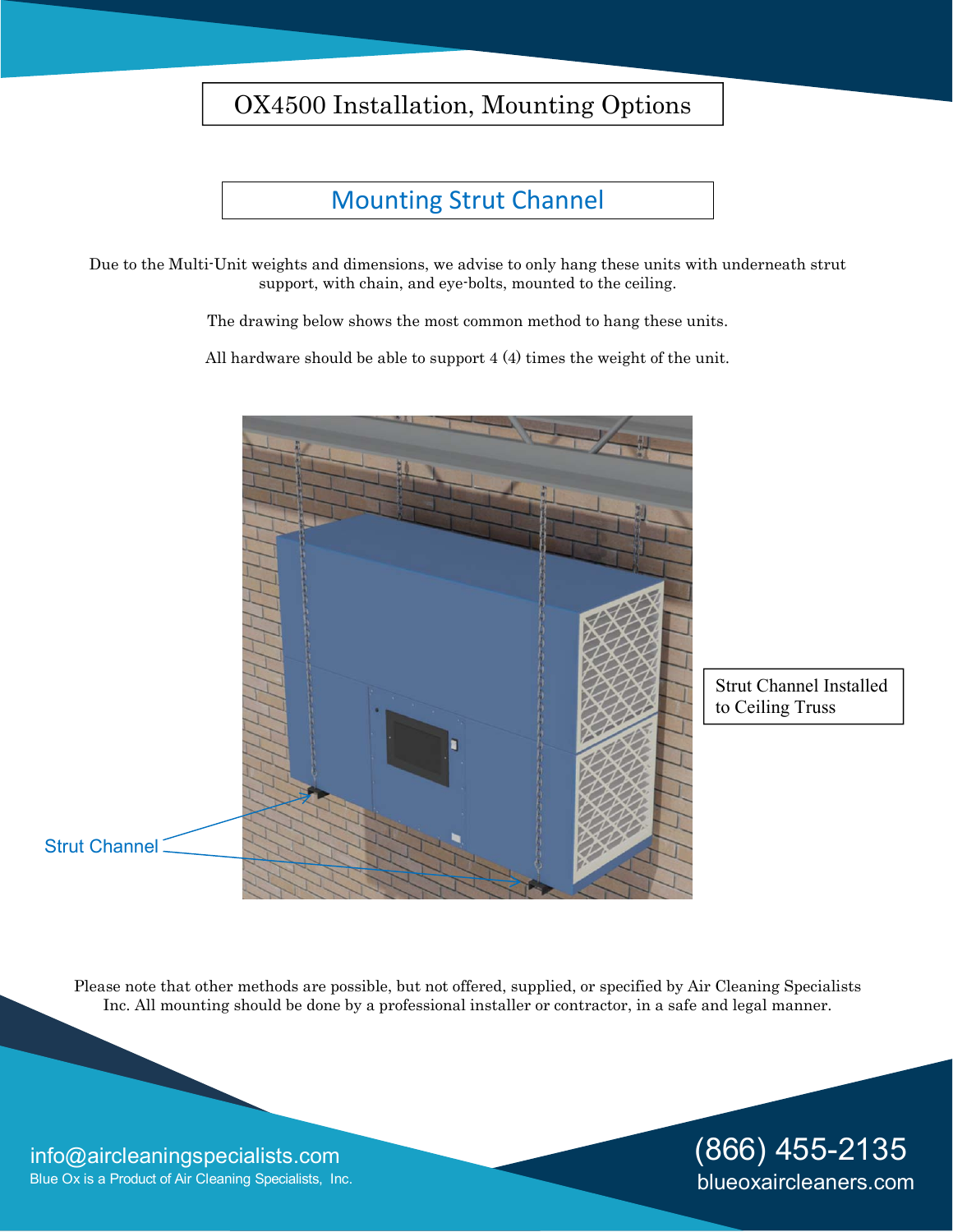BLUE OX products are designed to improve your environment. OX4500 series collects dust, smoke, oil mist, oil smoke, and other atmospheric pollutants in industrial plants, shops, schools, and factories with high efficiency, 2 or 3 stage filtration. It is a complete air filter packaged unit that can be installed easily and used as a free hanging air filter unit to clean the ambient pollutants, smoke and haze.

The OX4500 Series consists of a 4" pleated pre-filter that traps dust and larger particles. The second stage, micro-glass multi-pocket bag filter has 98% arrestance and either 65 or 95% efficiency (depending on the application) on the atmospheric dust spot test, removing smoke and other submicron size particles from the air. Changing out the filters is easy as it requires no tools. The 4" pre-filter pulls from the unit and can be replaced. The main filter is located directly behind the 4" pre-filter and pulls out also. For light odors, there is an optional 2" 50% bypass charcoal after-filter available.

### MOTOR

The OX4500 is a belt driven unit. The motor must be protected externally via breaker and disconnect switch.

### **OPERATION**

Do not operate your unit(s) without filter for more than a few minutes at a time.

### MAGNEHELIC PRESSURE GAGE OPTION

This is an option to help determine when to change the filters. As the bags fill with contaminants, the needle on the gage will rise. We recommend changing the bags between  $1.25 - 1.50$  above the reading with clean filters. It is normal to change the pleated twice (or more) as much as the inside bag filter. After the pleated has been change and there is no longer a drop in pressure, then it is time to change main filter. The reading may vary depending upon the contaminants. Please consult your Sales Engineer for further information.

#### FILTERS

All units are equipped with replaceable type media filters. In some cases, where contaminants being picked up are dry, it is possible to blow the pre-filters and reuse them. Filters are available in a number of different degrees of efficiencies. The filters in your new OX4500 unit have been selected by your representative to best collect your particular type of contaminant.

Media type filters actually become more efficient as they load with contamination. However, as the filters load up, the air flow volume will decrease and eventually will reach a point where they must be replaced to restore the original air flow. Changing the filters in your new OX4500 air cleaner is really easy. Old filters are simply pulled out of the entrance end of the unit and new filters are installed. No tools are required. Turning the unit on when installing new filters will help to pull them into place.

#### GENERAL NOTE: CLEANING AND INSPECTION OF CABINET

After the dirty components have been removed, inspect the cabinet interior. Remove foreign material, wipe interior, and clean all filter seating surfaces.

When installing new filters the opening in the bag filter and the pre-filter should be in a vertical position. Be sure the cloth part of the bag does not bunch up between the bag header and the angle iron filter stops on the cabinet. The pre-filter should be installed with the wire mesh to the inside of the unit. Replacement filters can be supplied by your representative.

### LOUVERS

Four way lovers are provided on all units to permit you to direct the discharge air away form pilot lights on heaters and to help you obtain the best air flow pattern for maximum cleaning.

#### PARTS

### ALWAYS USE BLUE OX REPLACEMENT FILTERS & PARTS TO MAINTAIN WARRANTY. TO ORDER REPLACEMENTS PARTS: CALL 866-455-2135 | EMAIL info@aircleaningspecialists.com

11088 Gravois Industrial Court, St. Louis, MO 63128

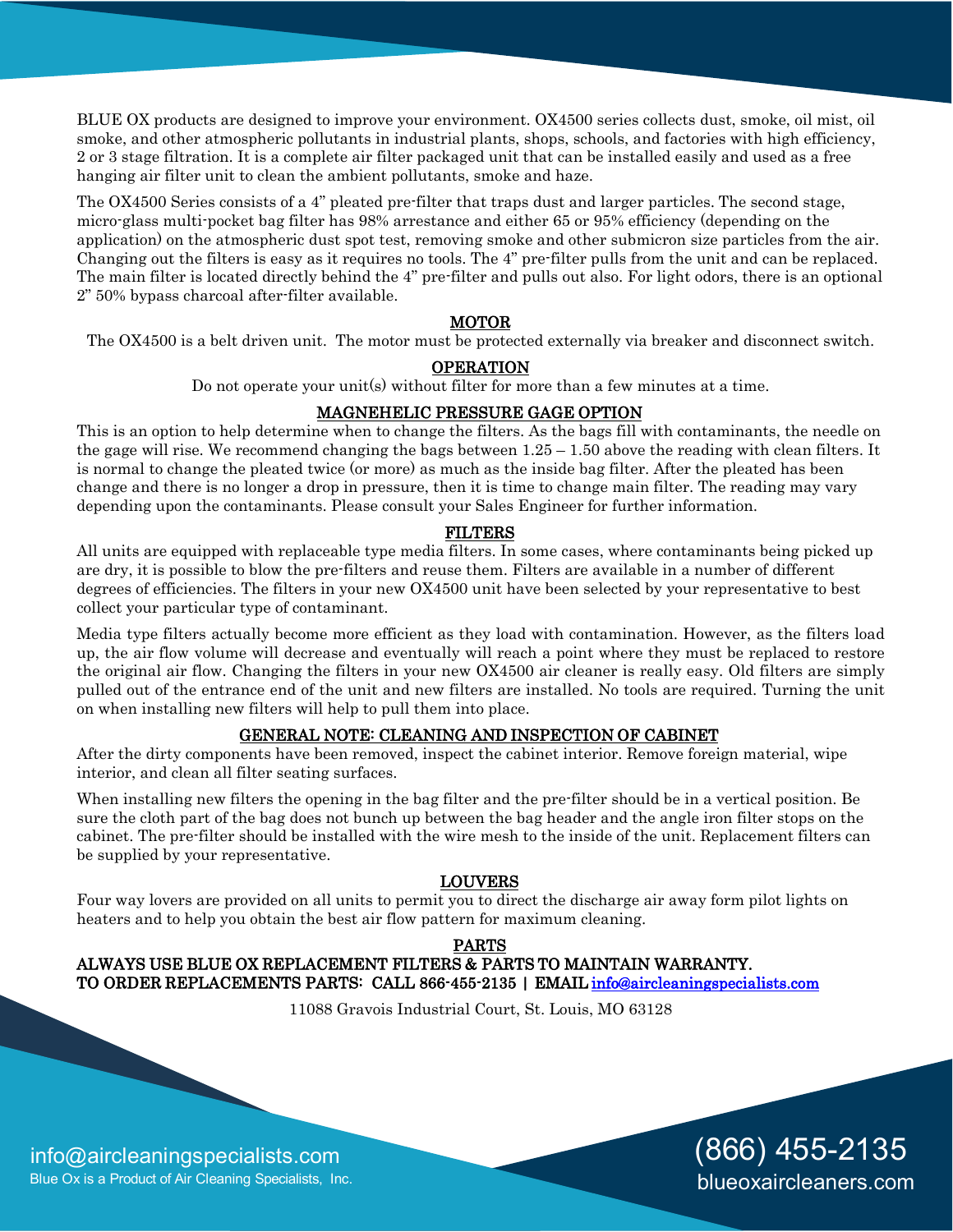# OX4500 Wiring Diagram



1. To reverse motor rotation, reverse any two (2) motor leads (L1, L2, L3).

Use a qualified electrical technician to create your electrical circuit, install your disconnect, and wire your motor junction box.

[info@aircleaningspecialists.com](mailto:info@aircleaningspecialists.com) Blue Ox is a Product of Air Cleaning Specialists, Inc.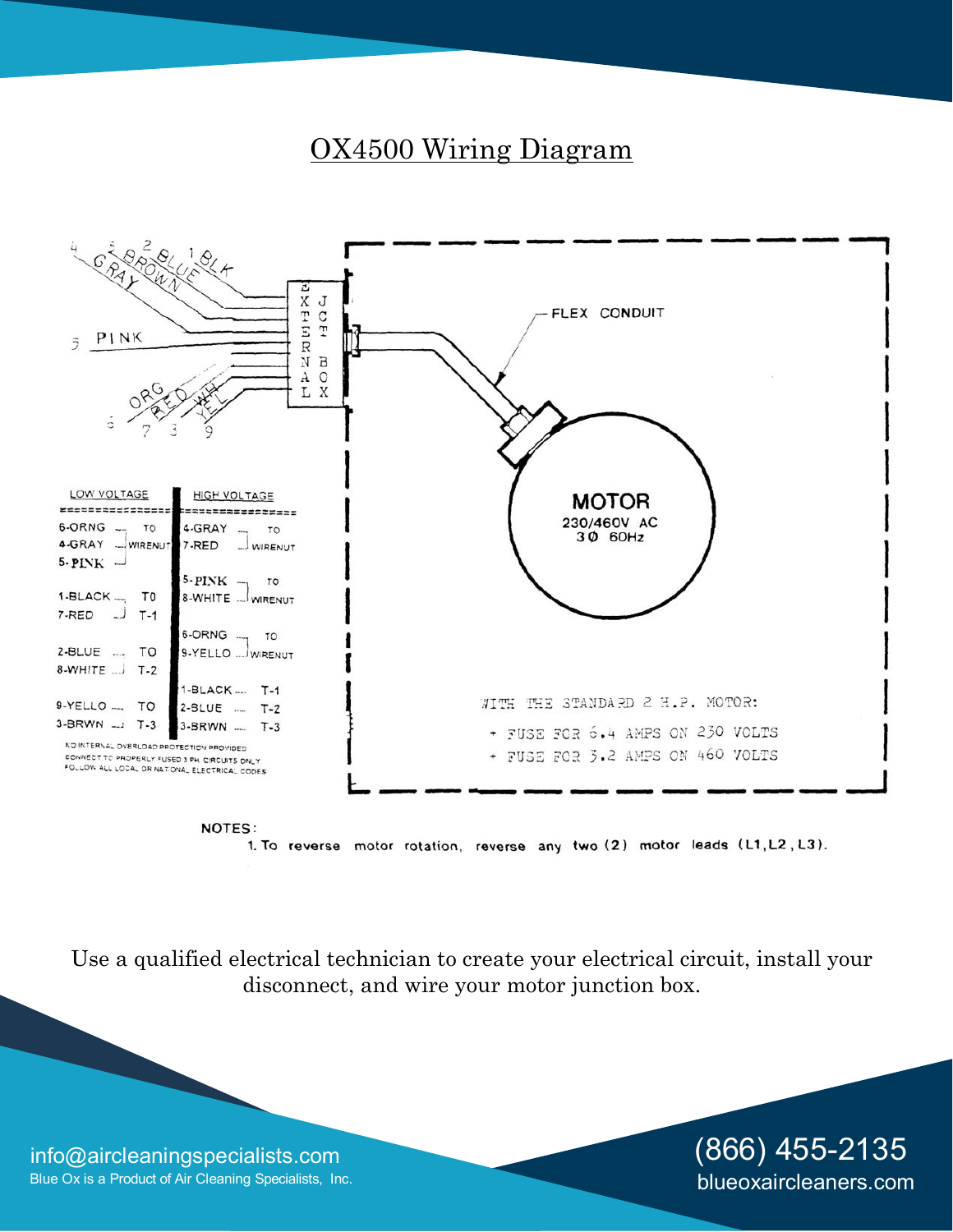# BLUE OX 4500 Series Parts List



| <b>ITEM</b>    | <b>PART#</b> | <b>DESCRIPTION</b>                         |
|----------------|--------------|--------------------------------------------|
|                | 30C-3000     | 2 H.P. TEFCBB 3 Phase Motor                |
| $\overline{2}$ | 30C-3001     | 10" Complete Blower Assembly               |
| 3              | 30C-3002     | <b>Blower Wheel</b>                        |
| 4              | 30C-3003     | <b>Adjustable Motor Pulley</b>             |
| 5              | 30C-3004     | <b>Blower Pulley</b>                       |
| 6              | 30C-3006     | <b>VEE Belt</b>                            |
| 7              | 30C-3007     | Blower Shaft 3/4                           |
| 8              | 30C-3008     | <b>Bearing Retainer</b>                    |
| 9              | 30C-3009     | Neoprene Washer/Spacer                     |
| 10             | 30C-3010     | <b>Ball Bearing with Neoprene Retainer</b> |
| 11             | 30C-3011     | Louver 4-way Adjustable                    |

# OX3500 Replacement Filters

| <b>ITEM</b> | <b>PART#</b>       | <b>DESCRIPTION</b>                              |
|-------------|--------------------|-------------------------------------------------|
|             | SP9508-4422        | 24" X 24" X 22" - 95% Bag Filter (8 Pocket)     |
|             | SP9508M-4422       | 24" X 24" X 22" - 95% - Bag Filter for OIL MIST |
| 3           | SP6508-4422        | 24" X 24" X 22" - 65% Bag Filter (8 Pocket)     |
| 4           | SP6508M-4422       | 24" X 24" X 22" - 65% - Bag Filter for OIL MIST |
|             | HE40-4404          | 4" Pleated Pre-Filter (Beverage Board Frame)    |
|             | <b>BOF-4404-AM</b> | 4" Washable Aluminum Mesh Pre-Filter            |

#### ALWAYS USE BLUE OX REPLACEMENT FILTERS & PARTS TO MAINTAIN WARRANTY. TO ORDER REPLACEMENT PARTS:

#### AIR CLEANING SPECIALISTS, INC.

11088 Gravois Industrial Court, St. Louis, MO 63128 CALL 866-455-2135|EMAIL i[nfo@aircleaningspecialists.com](mailto:info@aircleaningspecialists.com) 

(866) 455-2135

blueoxaircleaners.com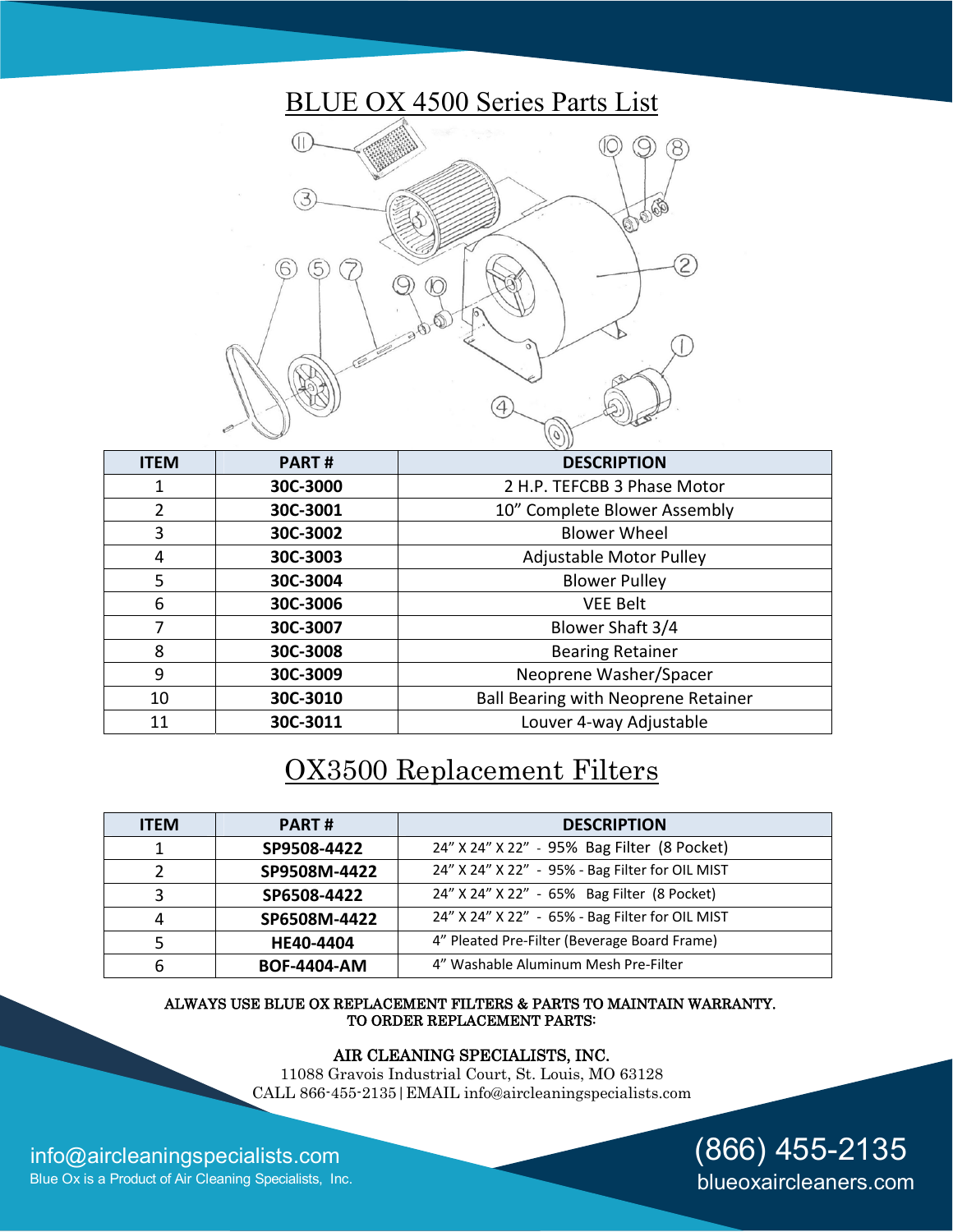# Troubleshooting

| Problem                                  | Remedy                                       |  |
|------------------------------------------|----------------------------------------------|--|
| Motor starts with a whine and does not   | If three-phase powered, stop motor           |  |
| reach full speed.                        | immediately. It may be "single phasing"      |  |
|                                          | and will overheat, possibly damaging         |  |
|                                          | internal windings. Check fuses and/or        |  |
|                                          | wires for an interruption in one of the      |  |
|                                          | lines. The motor may be operating on         |  |
|                                          | two phases only.                             |  |
| Motor makes a scraping or knocking       | Check motor cooling fan and its cover. It    |  |
| noise.                                   | may have been damaged or shifted in          |  |
|                                          | transit and motor fan is rubbing. Check      |  |
|                                          | for loose blower wheel on motor shaft -      |  |
|                                          | tighten if necessary.                        |  |
| No suction or pressure, or some suction  | Check and open all dampers, if installed.    |  |
| but not as required (low or no airflow). | Check ducting for blockage, if installed.    |  |
|                                          | Check for dirty or blocked filters (refer to |  |
|                                          | Maintenance section). Check rotation of      |  |
|                                          | fan.                                         |  |
| Excess vibration.                        | Check structural support members.            |  |
|                                          | Tighten all bolts on legs and cross          |  |
|                                          | braces. Make sure entire structure is        |  |
|                                          | solid. Check for loose blower wheel -        |  |
|                                          | tighten if necessary.                        |  |
| Contaminants blowing through unit.       | Check for torn or damaged filters.           |  |
|                                          | Check filter seals. If carbon module is      |  |
|                                          | used, make sure filter sock in place.        |  |
|                                          | Check door seals.                            |  |
| Motor over-amping nameplate.             | Access door open, close doors.               |  |
|                                          | Incorrect filters or no filters in the unit. |  |
|                                          | Ductwork faulty.                             |  |

If after performing the above TROUBLESHOOTING the unit fails to perform to specifications, contact:

Air Cleaning Specialists, Inc.

11088 Gravois Industrial Court - St. Louis, MO 63128

CALL 866-455-2135 | EM[AIL info@aircleaningspecialists.c](mailto:info@aircleaningspecialists.com)om

(866) 455-2135 blueoxaircleaners.com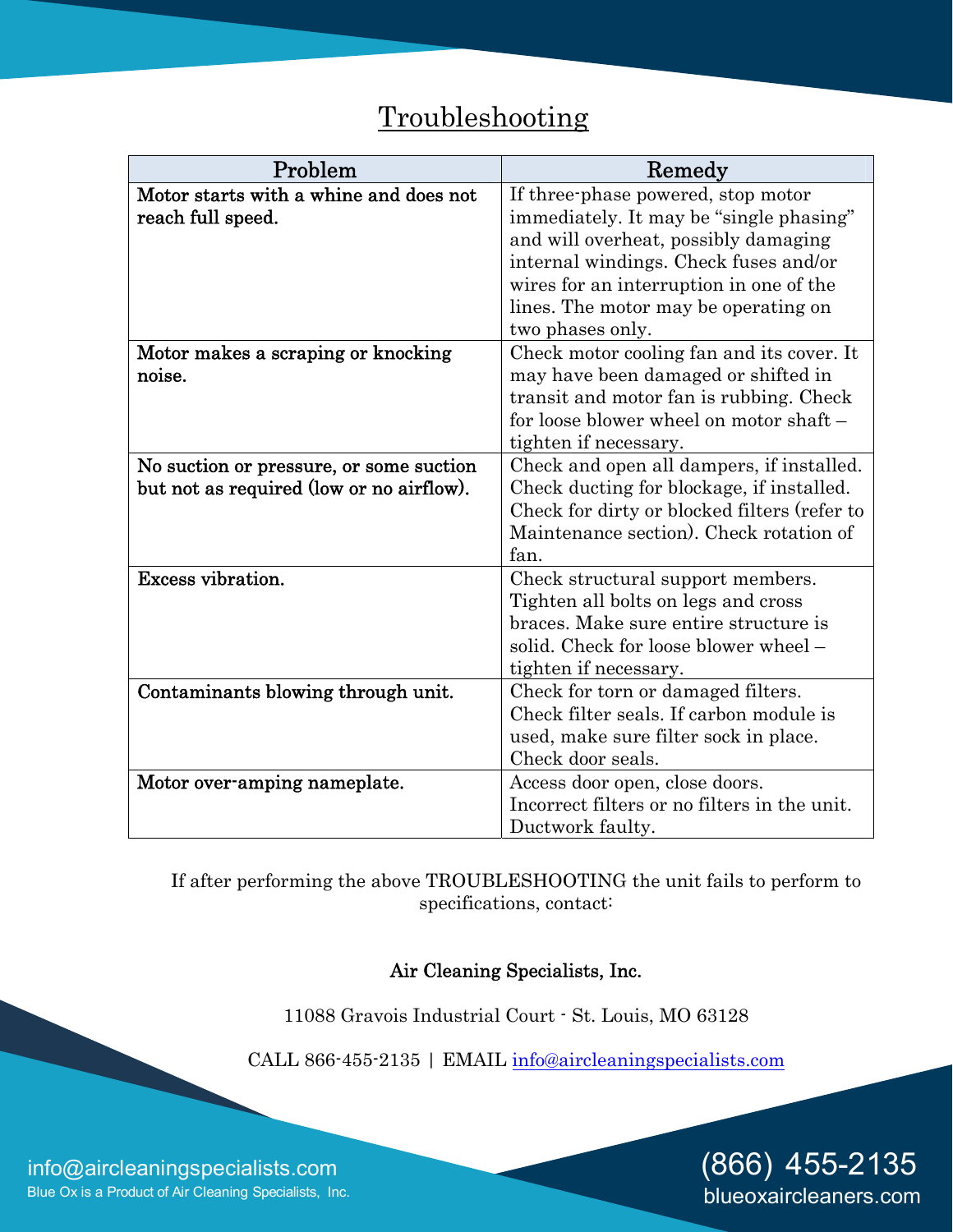# Motor Trouble Guide

The purpose of this guide is to suggest common answers to electrical problems. The information is not all-inclusive and does not necessarily apply in all cases. When unusual operating conditions, repetitive failures, or other problems occur, consult an electric motor service firm for assistance.

| Trouble                             | Cause – What To Do                                                  |
|-------------------------------------|---------------------------------------------------------------------|
| Motor fails to start.               | $\frac{\text{Blown fuses}}{\text{Higgs}}$ - Replace with time-delay |
|                                     | fuses or circuit breakers. Check for                                |
|                                     | grounded winding.                                                   |
|                                     | $Low voltage – Use higher voltage tap on$                           |
|                                     | transformer terminals, increase wire                                |
|                                     | size. Check for poor connections.                                   |
|                                     | <u>Improper line connections</u> – Check                            |
|                                     | connections against diagram supplied                                |
|                                     | with motor.                                                         |
|                                     | <u>Overload tripped</u> – Check and reset                           |
|                                     | relay in starter. Check heater rating                               |
|                                     | against motor nameplate current rating.                             |
|                                     | Check motor load. If the motor has                                  |
|                                     | manual re-set thermal protector, check if                           |
|                                     | it has been tripped.                                                |
|                                     | <u>Motor may be overloaded</u> – Reduce load.                       |
|                                     | Increase motor size.                                                |
|                                     | If permanent split capacitor motor,                                 |
|                                     | capacitor may be open - Indicated by                                |
|                                     | humming sound. Replace run capacitor.                               |
|                                     | See nameplate for correct value.                                    |
|                                     | Defective motor or starter - Repair or                              |
|                                     | replace.                                                            |
| Motor stalls.                       | Overloaded motor - Reduce load or                                   |
|                                     | increase motor size.                                                |
|                                     | <u>Low motor voltage</u> $-$ See that nameplate                     |
|                                     | voltage is maintained.                                              |
| Motor does not come up to speed.    | Not applied properly $-$ Consult motor                              |
|                                     | service firm for proper type. Use larger                            |
|                                     | motor.                                                              |
| Motor takes too long to accelerate. | <u>Excess loading; high inertia load</u> -                          |
|                                     | Reduce load. Increase motor size.                                   |
|                                     | <u>Inadequate wiring</u> – Increase wire size.                      |
|                                     | Check for poor connections.                                         |
|                                     | Applied voltage too low - Reconnect to a                            |